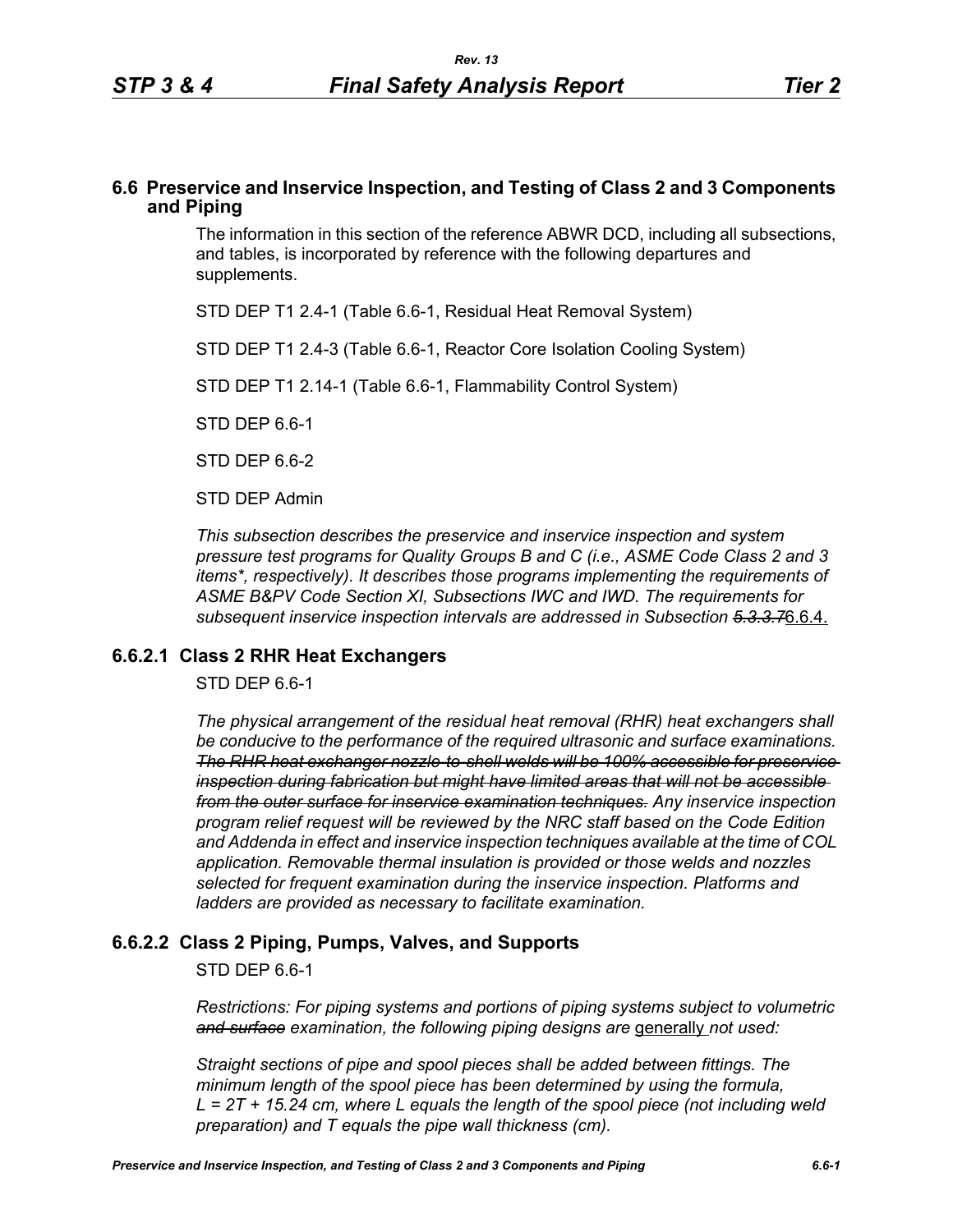Where less than the minimum straight section length is used, an evaluation is performed to demonstrate that sufficient access exists to perform the required examinations.

# **6.6.7.2 Erosion-Corrosion**

STD DEP 6.6-2

*Piping systems determined to be susceptible to single-phase erosion-corrosion shall*  be subject to a program of nondestructive examinations to verify the system structural *integrity. The examination schedule and examination methods shall be determined in accordance with the NUMARC program (or another equally effective program), as discussed in Generic Letter 89-08,* the guidelines of EPRI NSAC-202L Rev. 3*, and applicable rules of Section XI of the ASME Boiler and Pressure Vessel Code.*

# **6.6.9 COL License Information**

### **6.6.9.1 PSI and ISI Program Plan**

The following site-specific supplement addresses COL License Information Item 6.10.

STPNOC will prepare a comprehensive plant-specific PSI and ISI program plan. This plan is outlined in reference ABWR DCD Section 6.6 for Class 2 and 3 components and in reference ABWR DCD Section 5.2 for Class 1 components. This plan will be submitted to the NRC at least 12 months prior to commercial power operation for the respective unit, based on the final as-built plant configuration, addressing specific welds, bolting, pipe supports, etc. There will be a separate plan for Unit 3 and for Unit 4. (COM 6.6-1)

The initial inservice examinations conducted during the first 120 months of operation will comply, to the extent practical, with the requirements of the ASME B&PV Code Section XI Edition and Addenda incorporated by reference in 10 CFR 50.55a(b) on the date 12 months prior to the date of issuance of the operating license, subject to modifications listed by the reference sections.

The inservice examinations conducted throughout the service life of the plant will comply, to the extent practical, with the requirements of the ASME B&PV Code Section XI Edition and Addenda incorporated by reference in 10 CFR 50.55a(b) 12 months prior to the start of the inspection interval, subject to limitations listed by the reference sections.

### **6.6.9.2 Access Requirement**

The following standard supplement addresses COL License Information Item 6.11.

The plans for NDE during design and construction are incorporated in order to meet all access requirements of the regulations, per IWC 2500 and IWD 2500 (Subsection 6.6.2). As an integral part of the design process, the access requirements are incorporated in the applicable specifications.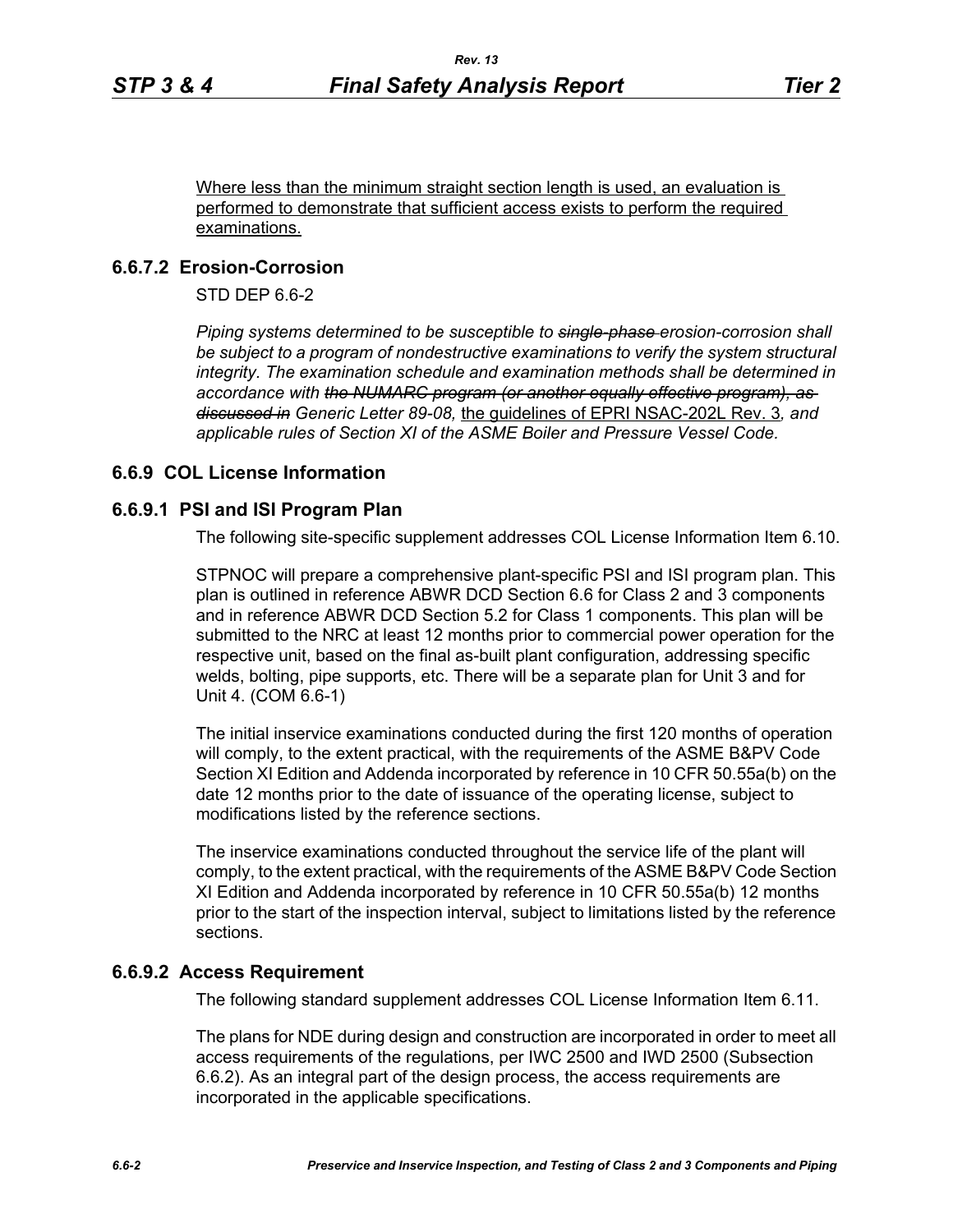### **6.6.10 References**

6.6-1 "Recommendations for an Effective Flow-Accelerated Corrosion Program", NSAC-202L-R3, 1011838, Electric Power Research Institute, May 2006.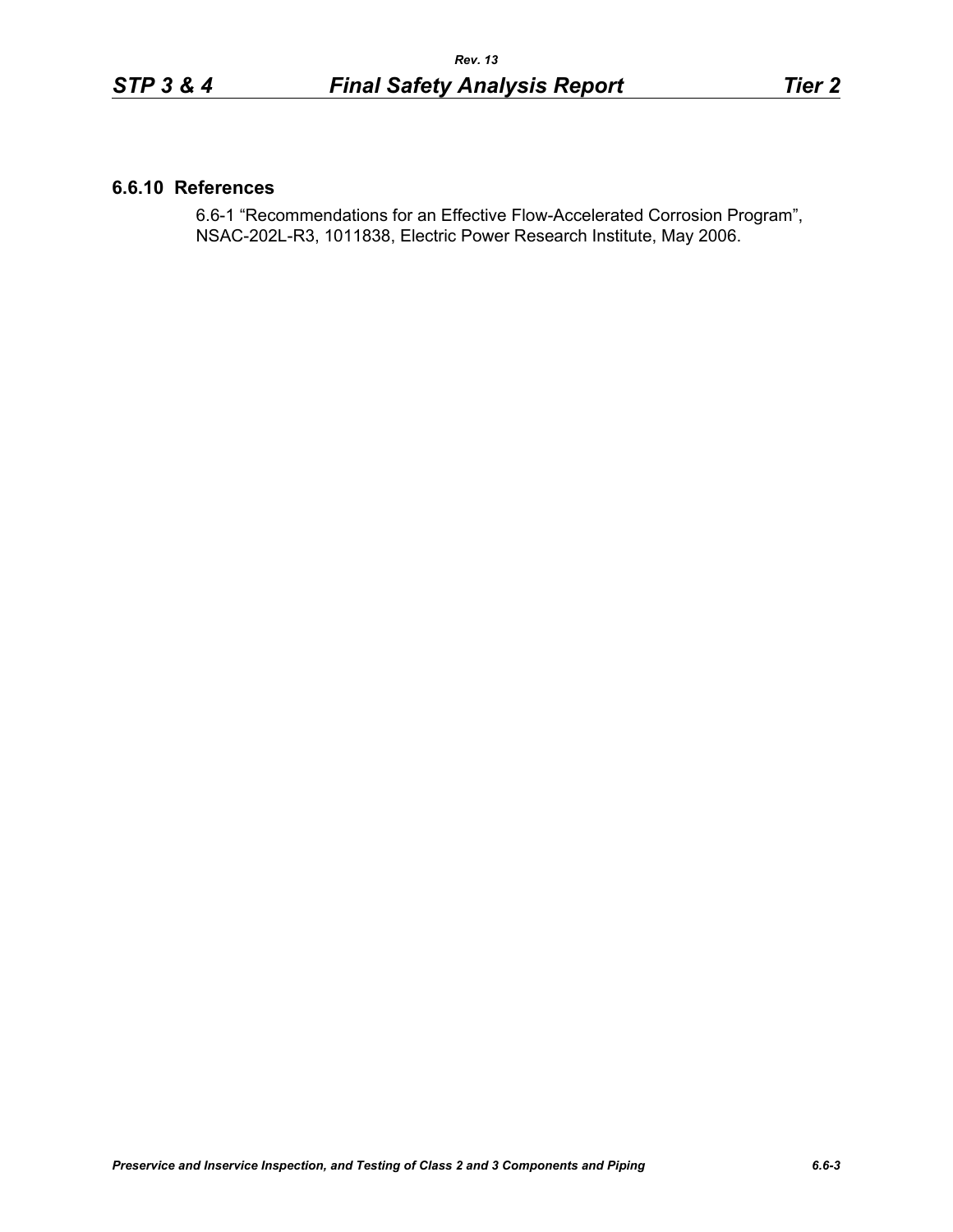| <b>System</b><br><b>Number</b> | <b>System Title</b>             | <b>System Description</b>                                                                                                                                 | P&ID<br>Diagram                                 | Sec. XI Exam<br>Cat.             | <b>Items Examined</b>      | Exam<br><b>Method</b>           |
|--------------------------------|---------------------------------|-----------------------------------------------------------------------------------------------------------------------------------------------------------|-------------------------------------------------|----------------------------------|----------------------------|---------------------------------|
| <b>T49</b>                     | Flammability-<br><b>Control</b> | Piping from valves F006A & B up to and-<br>including the recombiner skids A & B                                                                           | Figure 6.2<br>40                                |                                  |                            |                                 |
|                                |                                 | All pressure retaining components and piping                                                                                                              |                                                 | $\overline{P}$                   |                            |                                 |
|                                |                                 | Integral attachments                                                                                                                                      |                                                 | $\overline{P}$                   | Welds (Note 8)             | $&+3$                           |
|                                |                                 | <b>Piping and Component Supports</b>                                                                                                                      |                                                 | FA                               | Supports (Note 6)          | $&+3$                           |
|                                |                                 | in diameter, i.e.:<br>- <del>drain lines</del><br>- test connections<br>- SRV discharge line<br>- instrument lines<br>- small process lines<br>- and etc. | 40                                              | Exempted per-<br><b>IWD 1220</b> |                            |                                 |
|                                |                                 | All pressure retaining components and piping                                                                                                              |                                                 | $\overline{P}$                   | External Surfaces (Note 7) | $+2$                            |
|                                |                                 | Integral attachments                                                                                                                                      |                                                 | $\overline{P}$                   | Welds (Note 8)             | $&+3$                           |
|                                |                                 | <b>Piping and Component Supports</b>                                                                                                                      |                                                 | FA                               | Supports (Note 6)          | $\sqrt{1}$                      |
|                                |                                 |                                                                                                                                                           |                                                 |                                  |                            |                                 |
|                                |                                 |                                                                                                                                                           |                                                 |                                  |                            |                                 |
|                                |                                 |                                                                                                                                                           | All Class C piping 20A, 25A, 50A, 80A and 100A- | Figure 6.2                       |                            | External Surfaces (Note 7) VT-2 |

*Final Safety Analysis Report*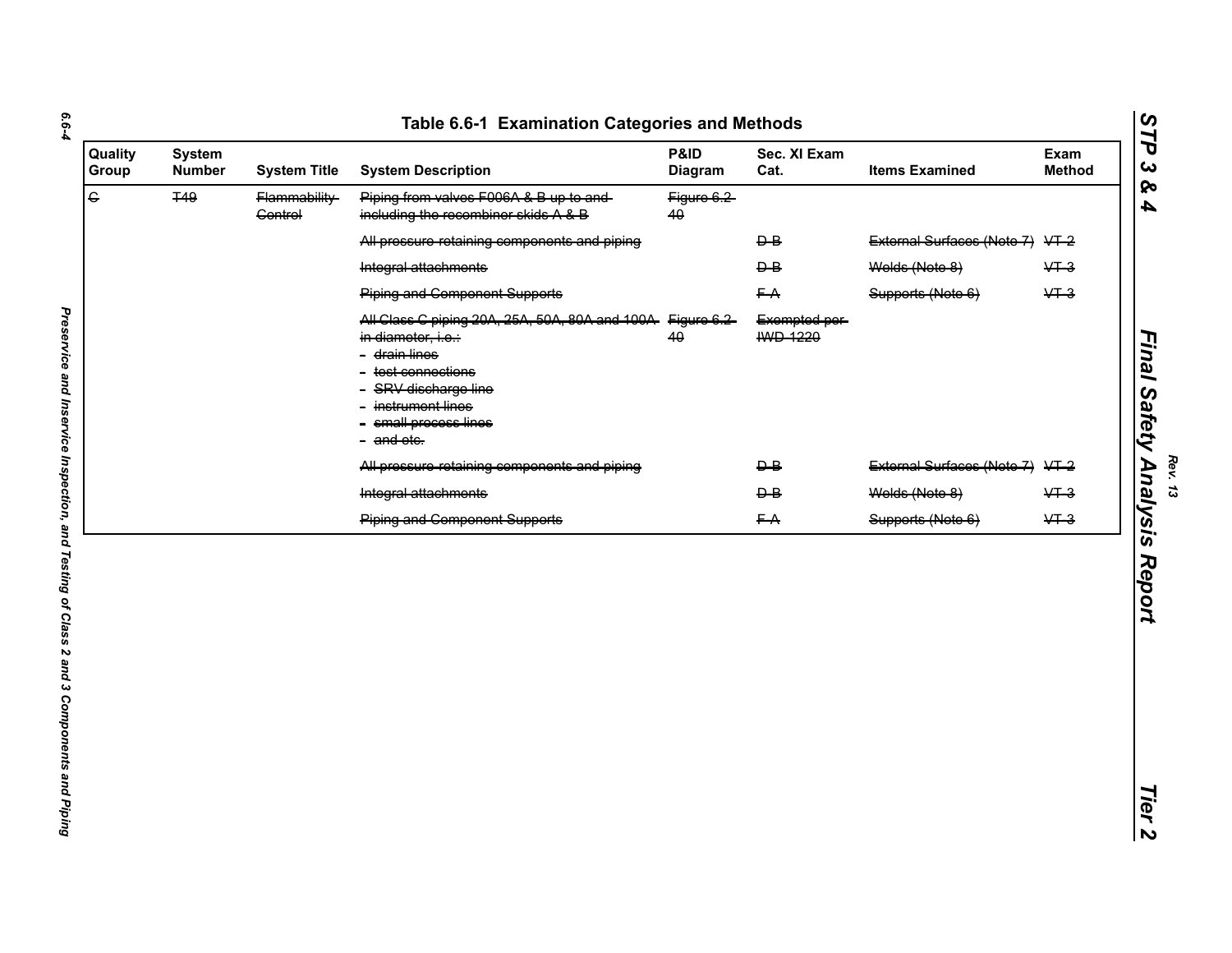| Quality<br>Group | <b>System</b><br><b>Number</b> | <b>System Title</b> | <b>System Description</b>                                                                                                                                                | P&ID<br><b>Diagram</b>  | Sec. XI Exam<br>Cat. | <b>Items Examined</b>      | Exam<br><b>Method</b> |
|------------------|--------------------------------|---------------------|--------------------------------------------------------------------------------------------------------------------------------------------------------------------------|-------------------------|----------------------|----------------------------|-----------------------|
| B                | E11                            | <b>RHR</b>          | 150A-RHR-022 Piping                                                                                                                                                      |                         |                      |                            |                       |
|                  |                                |                     | Integral attachments                                                                                                                                                     |                         | $C-C$                | Welds (Note 3)             | <b>MT</b>             |
|                  |                                |                     | All pressure-retaining components and piping                                                                                                                             |                         | $C-H$                | External surfaces (Note 5) | $VT-2$                |
|                  |                                |                     | Piping and component supports                                                                                                                                            |                         | $F-A$                | Supports (Note 6)          | $VT-3$                |
|                  |                                |                     | Fuel pool suction lines to RHR from valves<br>$F016B$ & G F016A, B & C up to and including<br>connection to the shutdown cooling suction lines<br>of RHR $B & G$ A, B &C | Figure 5.4-<br>10 sh. 2 |                      |                            |                       |
|                  |                                |                     | 300A-RHR-215 Piping                                                                                                                                                      |                         | $C-F-2$              | Welds (Note 1)             | UT, MT                |
|                  |                                |                     | 300A-RHR-114 Piping                                                                                                                                                      |                         |                      |                            |                       |
|                  |                                |                     | 300A-RHR-099 Piping                                                                                                                                                      |                         |                      |                            |                       |
|                  |                                |                     | Integral attachments                                                                                                                                                     |                         | $C-C$                | Welds (Note 3)             | MT                    |
|                  |                                |                     | All pressure-retaining components and piping                                                                                                                             |                         | $C-H$                | External surfaces (Note 5) | $VT-2$                |
|                  |                                |                     | Piping and component supports                                                                                                                                            |                         | $F-A$                | Supports (Note 6)          | $VT-3$                |
|                  |                                |                     |                                                                                                                                                                          |                         |                      |                            |                       |
|                  |                                |                     |                                                                                                                                                                          |                         |                      |                            |                       |
|                  |                                |                     |                                                                                                                                                                          |                         |                      |                            |                       |

*Rev. 13*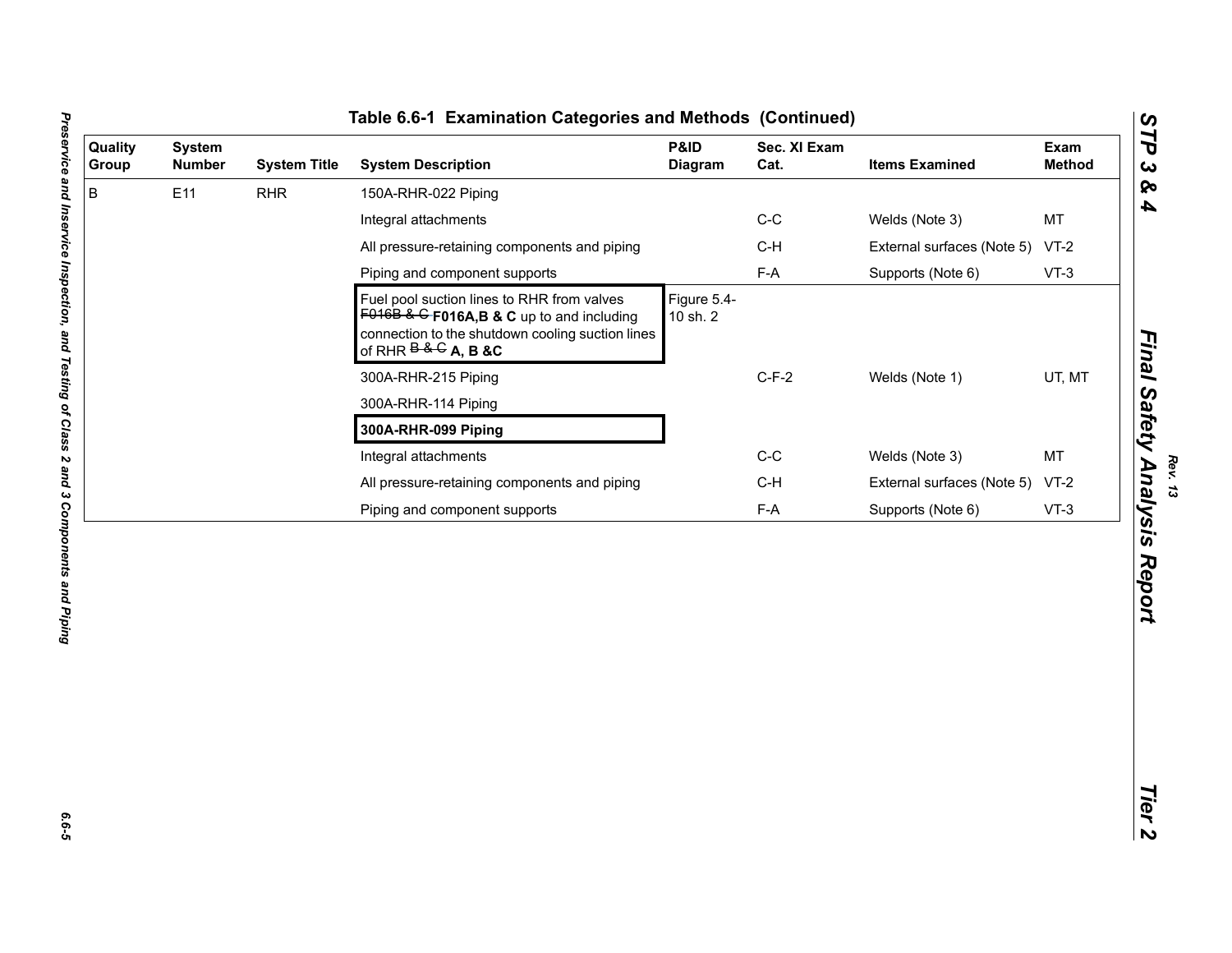| B<br>Fuel pool return lines from drywell spray line<br>E11<br><b>RHR</b><br>Figure 5.4-<br>header up to and including valves F015B & C-<br>10 sh. 5, 7<br>F015 A, B & C<br>sh. 3,5 & 7<br>300A-RHR-214 Piping<br>$C-F-2$<br>Welds (Note 1)<br>300A-RHR-113 Piping<br>300A-RHR-099 Piping<br>$C-C$<br>MT<br>Integral attachments<br>Welds (Note 3)<br>$C-H$<br>All pressure-retaining components and piping<br>$VT-2$<br>External surfaces (Note 5)<br>$F-A$<br>$VT-3$<br>Piping and component supports<br>Supports (Note 6)<br>All class B piping 20A, 25A, 40A, 50A and 100A Figure 5.4-<br>Exempted per<br>10 sh. 2-6<br>in diameter, i.e.:<br>IWC 1221 (a), (c)<br>- drain lines<br>- vent lines<br>- makeup lines for water leg seal including<br>fill pump<br>- minimum flow bypass lines<br>- instrument lines<br>- sampling lines<br>- wetwell spray lines<br>- SRV discharge lines<br>- equalizing lines<br>- and etc. | Quality<br>Group | <b>System</b><br><b>Number</b> | <b>System Title</b> | <b>System Description</b> | P&ID<br><b>Diagram</b> | Sec. XI Exam<br>Cat. | <b>Items Examined</b> | Exam<br><b>Method</b> |
|--------------------------------------------------------------------------------------------------------------------------------------------------------------------------------------------------------------------------------------------------------------------------------------------------------------------------------------------------------------------------------------------------------------------------------------------------------------------------------------------------------------------------------------------------------------------------------------------------------------------------------------------------------------------------------------------------------------------------------------------------------------------------------------------------------------------------------------------------------------------------------------------------------------------------------|------------------|--------------------------------|---------------------|---------------------------|------------------------|----------------------|-----------------------|-----------------------|
|                                                                                                                                                                                                                                                                                                                                                                                                                                                                                                                                                                                                                                                                                                                                                                                                                                                                                                                                |                  |                                |                     |                           |                        |                      |                       |                       |
|                                                                                                                                                                                                                                                                                                                                                                                                                                                                                                                                                                                                                                                                                                                                                                                                                                                                                                                                |                  |                                |                     |                           |                        |                      |                       | UT-MT                 |
|                                                                                                                                                                                                                                                                                                                                                                                                                                                                                                                                                                                                                                                                                                                                                                                                                                                                                                                                |                  |                                |                     |                           |                        |                      |                       |                       |
|                                                                                                                                                                                                                                                                                                                                                                                                                                                                                                                                                                                                                                                                                                                                                                                                                                                                                                                                |                  |                                |                     |                           |                        |                      |                       |                       |
|                                                                                                                                                                                                                                                                                                                                                                                                                                                                                                                                                                                                                                                                                                                                                                                                                                                                                                                                |                  |                                |                     |                           |                        |                      |                       |                       |
|                                                                                                                                                                                                                                                                                                                                                                                                                                                                                                                                                                                                                                                                                                                                                                                                                                                                                                                                |                  |                                |                     |                           |                        |                      |                       |                       |
|                                                                                                                                                                                                                                                                                                                                                                                                                                                                                                                                                                                                                                                                                                                                                                                                                                                                                                                                |                  |                                |                     |                           |                        |                      |                       |                       |
|                                                                                                                                                                                                                                                                                                                                                                                                                                                                                                                                                                                                                                                                                                                                                                                                                                                                                                                                |                  |                                |                     |                           |                        |                      |                       |                       |

*Final Safety Analysis Report*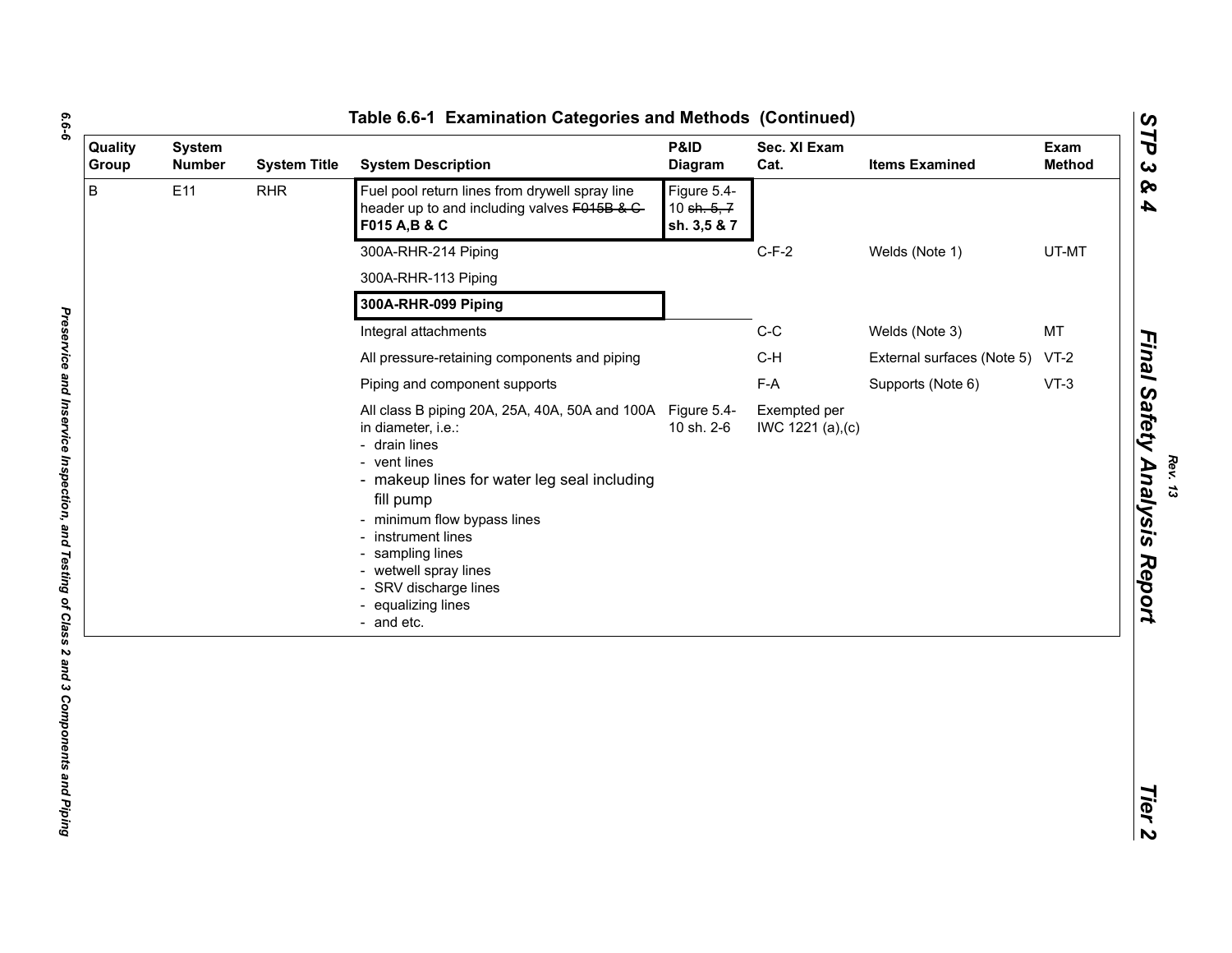|                  |                                |                     | Table 6.6-1 Examination Categories and Methods (Continued)                                                                                                                                                                                                                                                                                                             |                        |                                      |                            |                       |
|------------------|--------------------------------|---------------------|------------------------------------------------------------------------------------------------------------------------------------------------------------------------------------------------------------------------------------------------------------------------------------------------------------------------------------------------------------------------|------------------------|--------------------------------------|----------------------------|-----------------------|
| Quality<br>Group | <b>System</b><br><b>Number</b> | <b>System Title</b> | <b>System Description</b>                                                                                                                                                                                                                                                                                                                                              | P&ID<br><b>Diagram</b> | Sec. XI Exam<br>Cat.                 | <b>Items Examined</b>      | Exam<br><b>Method</b> |
| $\boldsymbol{B}$ | E51                            | RCIC (Cont.)        | All pressure retaining piping and components                                                                                                                                                                                                                                                                                                                           |                        | $C-H$                                | External surfaces (Note 5) | $VT-2$                |
|                  |                                |                     | Piping and component supports                                                                                                                                                                                                                                                                                                                                          |                        | $F-A$                                | Supports (Note 6)          | $VT-3$                |
|                  |                                |                     | All Class B piping 15A, 20A, 25A, 50A and 100A Figure 5.4-8<br>in diameter, i.e.:<br>- cooling water line<br>- minimum flow bypass<br>- test return line<br>- leakoff lines<br>- vacuum pump discharge line<br>- condensate pump discharge line<br>- test connections<br>- makeup line for water leg seal<br>SRV discharge line<br>- vacuum breaker line<br>- and etc. | $sh. 1 - 3$            | Exempted<br>per IWC-1221<br>(a), (c) |                            |                       |
|                  |                                |                     |                                                                                                                                                                                                                                                                                                                                                                        |                        |                                      |                            |                       |